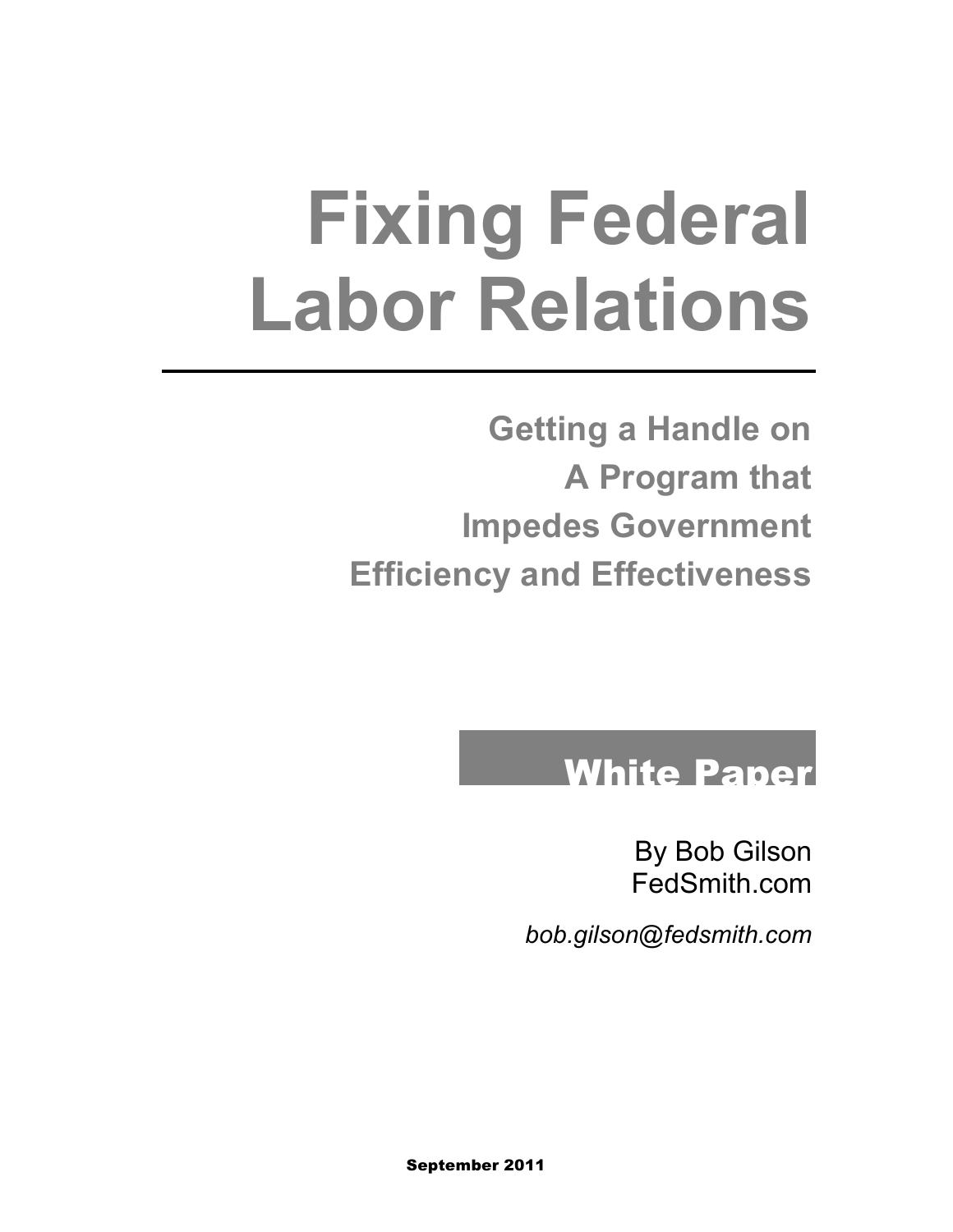## Contents

| Executive Summary  3<br><b>Problems in Federal Labor Relations 7</b><br>Solution Options13 |  |  |
|--------------------------------------------------------------------------------------------|--|--|
|                                                                                            |  |  |
|                                                                                            |  |  |
|                                                                                            |  |  |
|                                                                                            |  |  |
| About the Author 15                                                                        |  |  |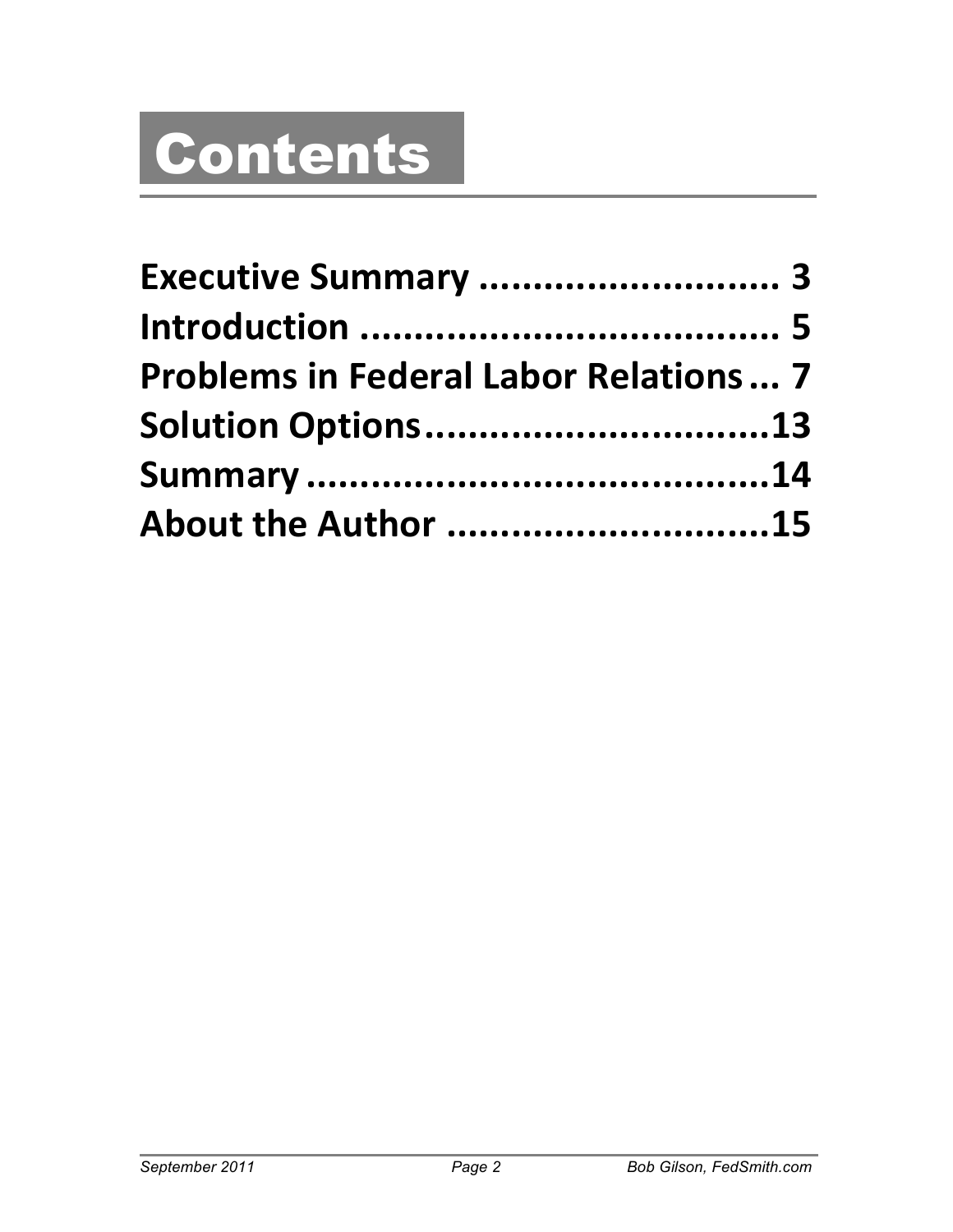

#### **Executive Summary**

Federal labor relations suffers from at least 10 major problems from a perspective of good government. Each is listed below and possible solutions follow. For more detail on problems and solutions, see Sections 3 and 4 of this paper.

#### **Problems**

- 1. The operating funds of federal employee unions, other than official time use, are entirely subsidized by taxpayer funds. This data is not collected but could easily be millions of dollars.
- 2. In addition to No. 1. above, no one in government has a handle on how much "official time" Federal employees get to perform union activity. OPM estimates \$130,000,000.00. The real figure is probably twice that or more.
- 3. In the development of its case law, the Federal Labor Relations Authority and its General Counsel have impermissibly sought to limit management rights and expand the scope of bargaining beyond the limits of the law.
- 4. FLRA interpretation of the statute has virtually frozen any Agency initiative with which the unions disagree, because:
	- The current statutory language allows a union to hold up any Agency initiated change for an indefinite period while it uses time consuming legalistic procedures to create leverage.
	- The Federal Service Impasses Panel (FSIP) has a policy that an Agency wishing to change a collective bargaining agreement provision or any matter affecting a working condition must prove to a high standard its need to do so.
- 5. Because statutory language is perceived as ambiguous, the FLRA's decisions swing like a pendulum from administration to administration leaving only the courts to develop a consistent approach which they have no mandate to do.
- 6. A Federal employee union's bargaining power is entirely based on the enforcement authority of the (FLRA), the Federal Service Impasses Panel and FLRA's General Counsel not on membership or other factor.
- 7. Federal employee union membership is frequently less than 20 % or even 10% of employees represented while under the labor law their rights are identical to units with 90% or more members.
- 8. Many, if not all federal Agency representatives believe the FLRA's General Counsel has become a union advocate.
- 9. Since the legal limits of bargaining have been reached, union-friendly administrations like the current one use Executive Orders to insert unions into line management decision making processes creating further delays in decision making and encouraging inertia within agencies.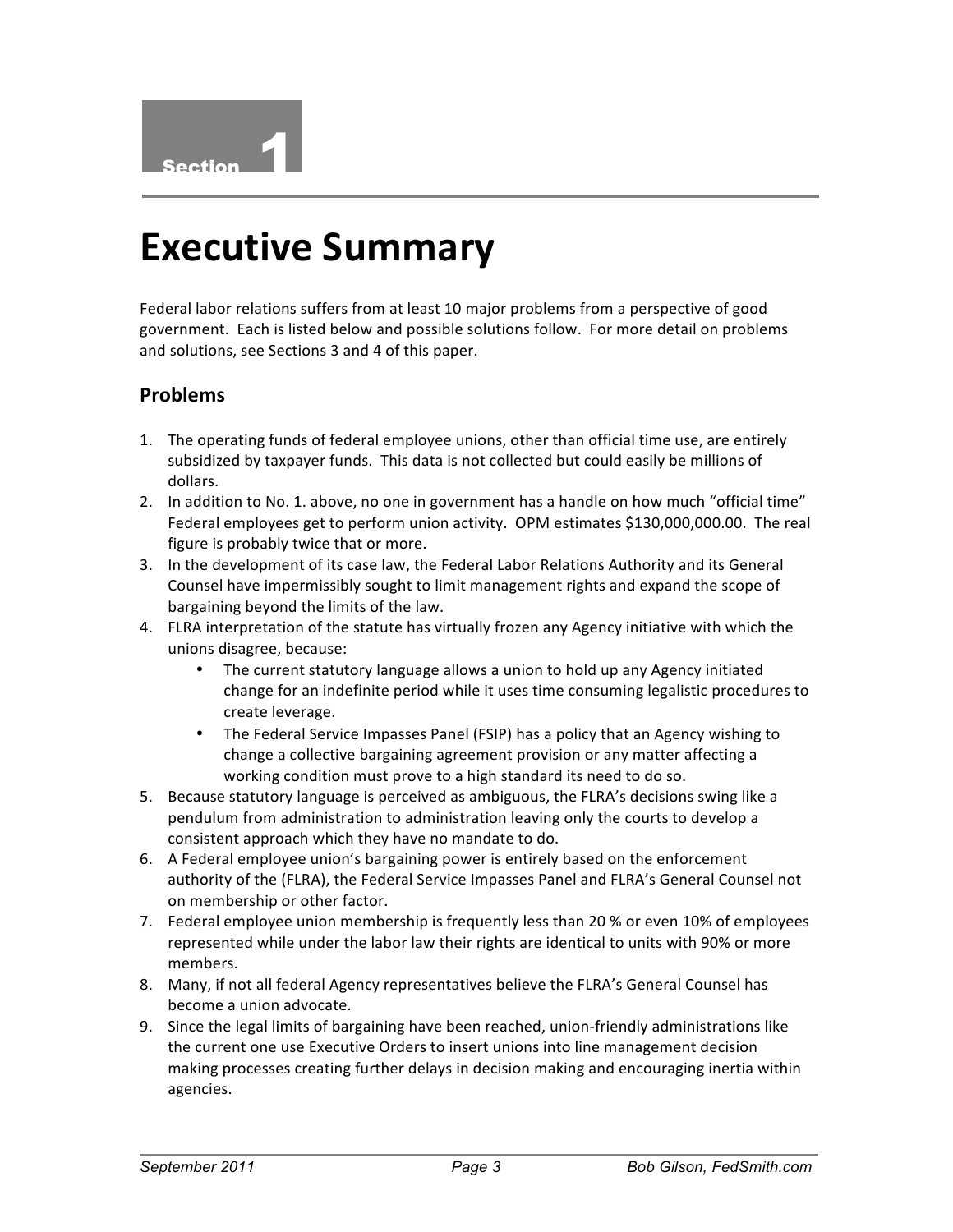10. No central management office for labor relations exists to coordinate Agency labor relations decisions.

#### **Solution Options**

- 1. Eliminate the bargaining obligation of an Agency to fund the day to day operations of a federal labor union including such things as free office space, furniture, phones, computers and internet access and the like.
- 2. Limit the amount of "official time" any employee union representative can spend on union duties and require that at least 75% of their work day must be spent performing official duties. Require the union to pay for the training of its representatives and any travel costs incurred in such an effort.
- 3. Encourage innovation by eliminating  $5$  USC 7106(b) and prohibiting an agency from bargaining a matter which directly effects its exercise of a management right.
- 4. Create a "you want a union, you pay for it" system by requiring new elections in which 51% of employees in a bargaining unit must vote to continue union representation and under such recognition, each employee must pay a fee to cover union costs.
- 5. Require bargaining units to recertify every 10 years. In such elections, 51% of employees in the unit should have to vote to continue union recognition.
- 6. Eliminate the FLRA General Counsel and require unions to charge Agencies with unfair labor practices in an adversary proceeding before an Administrative Law Judge. Each party becoming responsible for its own representation.
- 7. Eliminate the Federal Labor Relations Authority and transfer any functions to a career staffed office another Federal Agency. Include in its mandate the encouragement of good government and Agency innovation.
- 8. Transfer the function of the Federal Service Impasses Panel to a career staffed office within another Federal Agency. Include in its mandate the encouragement of good government and Agency innovation.
- 9. Establish a central office of labor relations within the Office of Management and Budget or Department of Justice.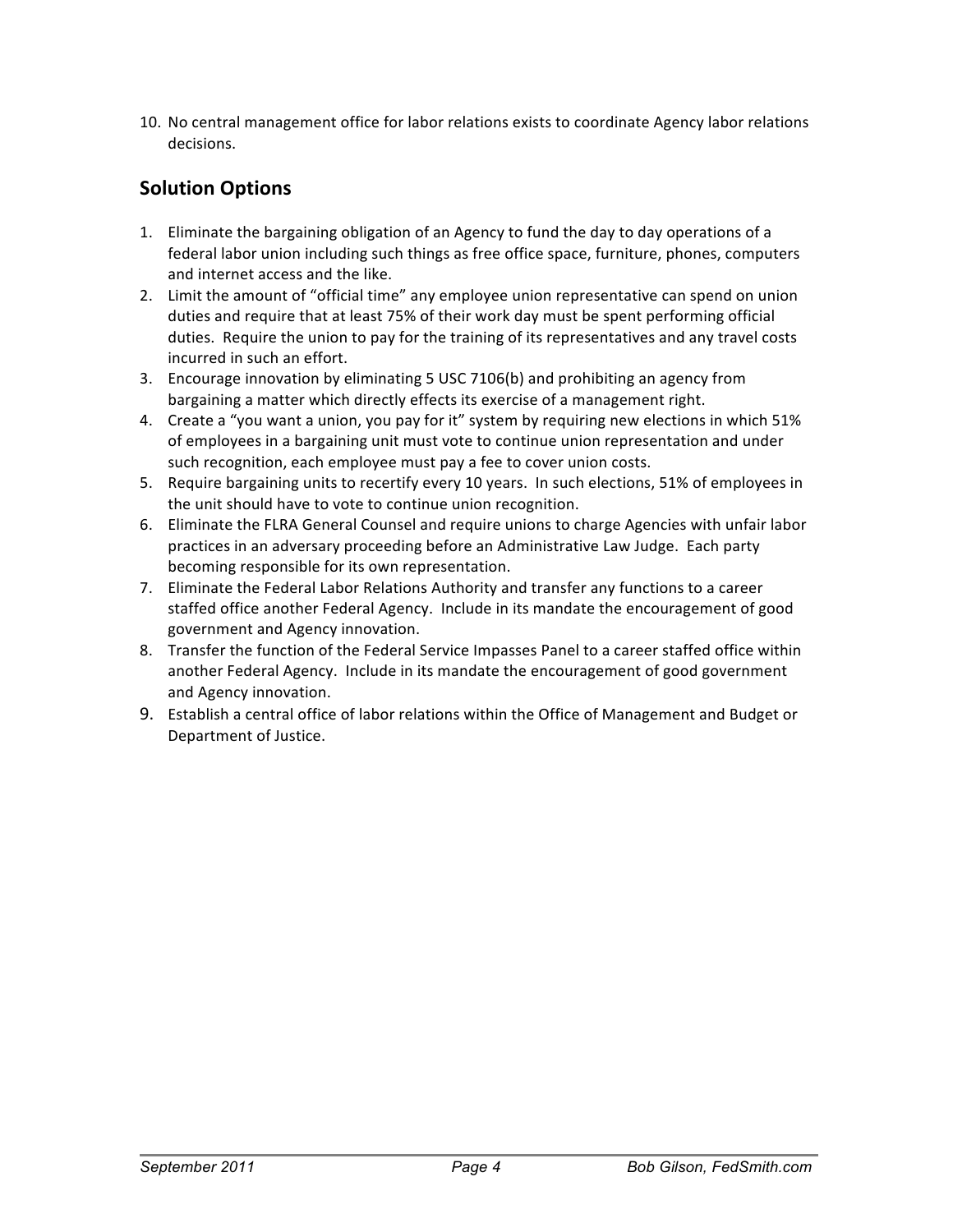

### **Introduction**

The Current Federal labor relations program was made effective in January of 1979 with the passage of Public Law 95-464 (short titled "Civil Service Reform Act of 1978"). This Act replaced an Executive Order scheme established by Richard Nixon and subsequently modified by Gerald Ford. The Carter "civil service reform" "was passed amid much publicity as one of the major domestic accomplishments of the Carter administration".

In addition to providing unions collective bargaining under law, the act created the current performance appraisal system, a Merit Systems Protection Board (MSPB) to make easier the removal of problem employees and poor performers, the Senior Executive Service (SES) and a now defunct merit pay system. Looking back, none of these programs performed as anticipated. Perhaps the most lauded at the time were the Senior Executive Service and a new performance appraisal system. Since 1979, it has become clear that the goal of executive mobility touted by the creation of SES never materialized; the performance system is a generally recognized failure; the MSPB became the antithesis of Congressional intent by creating a system so legalistic that most Federal managers would rather retain problem employees and poor performers than attempt to use a convoluted process which has become the sole realm of lawyers.

The 1979 labor relations provisions created:

- A three member Federal Labor Relations Authority, two of which are chosen from the current administration's political party and serve a term of office. (5 USC 7104 & 7105)
	- $\circ$  This FLRA primarily:
		- **E** Hears appeals from the decisions of Administrative Law Judges on unfair labor practice cases.
		- Rules on the negotiability of union proposals.
		- " Rules on appeals of decisions of arbitrators in grievance cases.
		- Makes determinations on bargaining unit issues such as whether a proposed unit (prior to an election) is appropriate as requested and what positions may or may not be included
- A "public prosecutor" in the form of the FLRA's General Counsel whose virtual sole purpose is to pursue allegations (7,000-9,000) per year made by unions and employees against Agencies. This position serves at the pleasure of the current president. (5 USC 7104(f))
- A "Management Rights" provision, a "permissive rights" provision and sections requiring Agencies to bargain within their management rights those "procedures" which management officials will observe in exercising any authority in this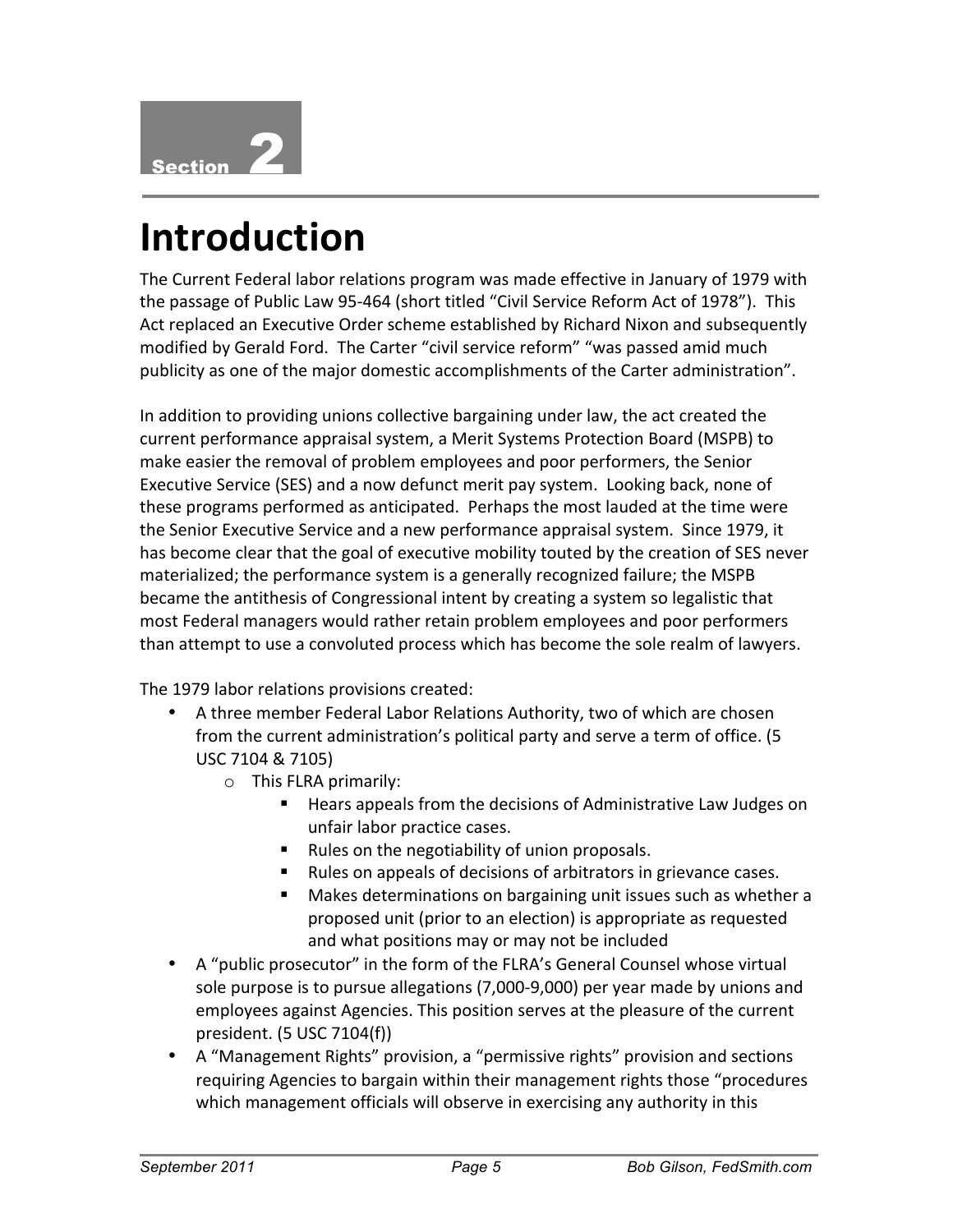section" and requiring negotiation over "appropriate arrangements for employees adversely affected by the exercise of any authority under this section". (5 USC 7106(a) & (b).

- A section requiring notice to the union and a right to attend in situations similar to "Weingarten" meetings in the private sector and mandatory notice of any "formal discussion" between Agency managers and bargaining unit employees. (5 USC 7114(a)
- Binding arbitration of virtually a workplace decisions affecting bargaining unit employees (5 USC 7121)
- A Federal Service Impasses Panel which resolves bargaining impasses through a system similar to "interest arbitration" in other sectors. (5 USC 7119)
- "Official time" for federal employees otherwise in a duty status to participate in negotiations; attend FLRA (including unfair labor practice and other hearings) and Impasse Panel proceedings; and virtually unlimited amounts for employee representation, lobbying congress, trying cases before arbitrators, MSPB or the Equal Employment Opportunity Commission. (% USC 7131)

Since the passage of the law, various FLRA, arbitration and Impasse Panel decisions have substantially expanded the scope of the statute as is addressed below.

Below, the author will suggest that a number of problems have surfaced over the life of the labor relations provisions of the "Civil Service Reform Act of 1978". Some were created by the language of the law and others by the manipulation of that language by those charged with carrying out its mandate of safeguarding the public interest; contributing to the effective conduct of public business; facilitating and encouraging amicable settlement of disputes; and creating the highest standards of employee performance and the continued development of modern and progressive work practices. The foregoing is from the findings and purpose of the labor relations provisions as stated in 5 USC Section 7101. The author maintains that the law has failed miserably with regard to this mandate.

The author of this paper was employed as a career employee of the U.S. Civil Service Commission (CSC) working in labor relations at the time leading up to the passage of PL-95-454. This law replaced the CSC with the U.S. Office of Personnel Management. It was widely known within CSC at the time that the Agency had entered into talks with the AFL-CIO which agreed to support a law reforming performance appraisal and creating Merit Pay and a Senior Executive Service only if provisions were included creating a statutory based labor relations scheme for Federal unions. Based on the history of the last 30 or so years, most would agree that AFL-CIO got the best of the deal.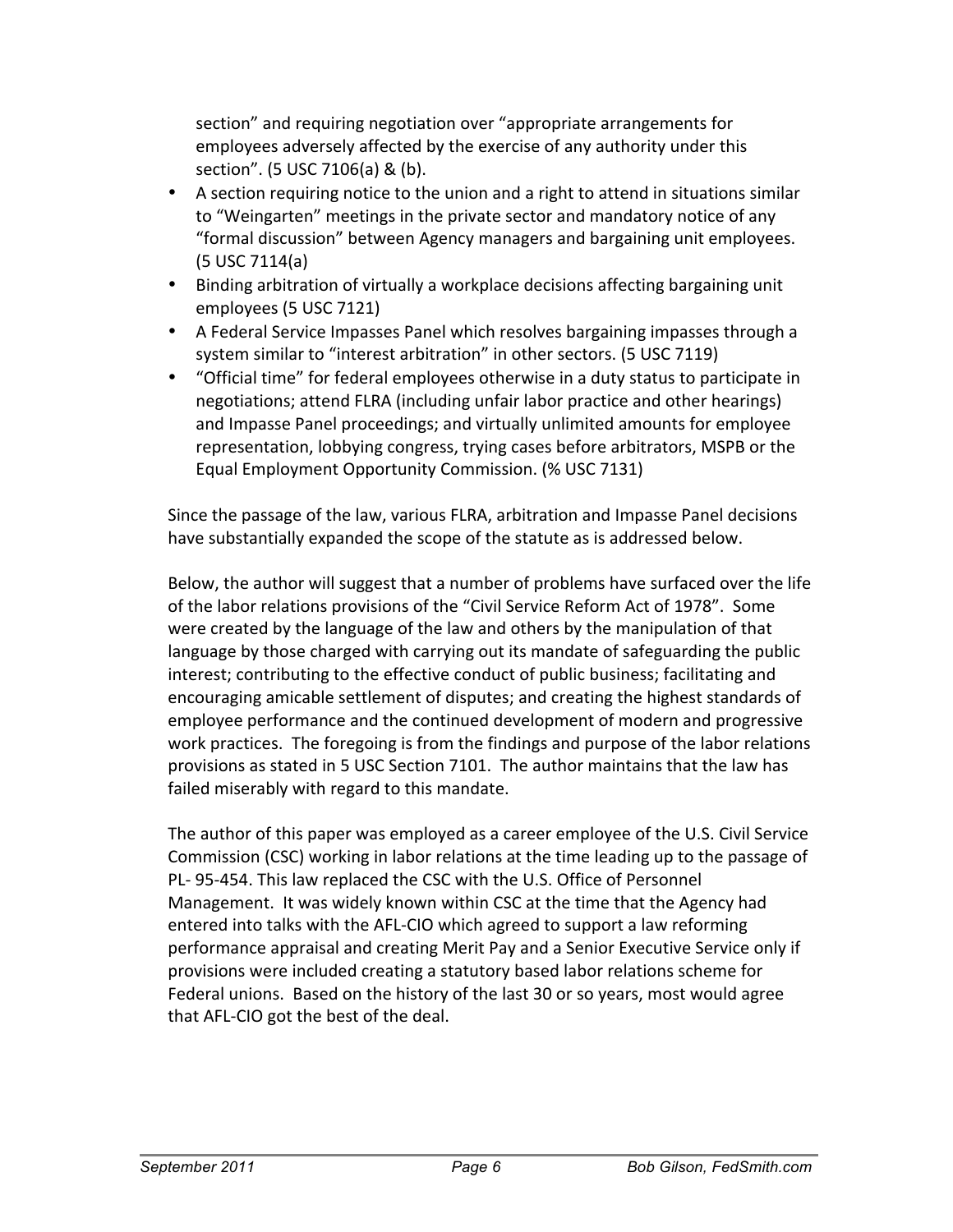#### **Problems in Federal Labor Relations**

1. The operating funds of federal employee unions, other than official time use, are entirely subsidized by taxpayer funds. This data is not collected but could easily be millions of dollars.

In 1978, no one could have envisioned a situation such as exists today. Much talk was evident then about the need to level the playing field in Federal labor relations. Unions, at that time, had no statute and large consolidated bargaining units were few and far between. The Federal Labor Relations Authority (FLRA) when it came into existence established a policy of bigger is better concerning bargaining units and encouraged consolidations at the national level. As this occurred, Federal unions sought to get for their local representatives consistent office space, facilities and services. This resulted in Agencies such as the Department of Veterans Affairs finding itself bargaining at the national level on such issues. Over time, as the number of concessions an Agency could make within the law diminished and if political leadership was union-friendly, DVA found itself with literally hundreds of union offices around the country for which the national union demanded furniture, computers, printers, conference space, and the like. Once given at a bargaining table, the Federal Service Impasses Panel (FSIP) wouldn't even consider a rollback. After all, it was Agency money not theirs and why upset the union? Throughout the 2,000 or so Federal bargaining units, it is likely that there are 5,000-10,000 sites in which unions have an office and equipment. If the cost of space, equipment, consumables, maintenance and cleaning is figured annually for each site, even a conservative estimate would place such costs at \$250,000,000.00 per year. It is interesting to note that there are no proposals before the Congress to lower these costs in light of debt reduction needs.

2. In addition to No. 1. above, no one in government has a handle on how much " official time" Federal employees get to perform union activity. OPM estimates \$130,000,000.00. The real figure is probably twice that or more.

FLRA lists 177 cases involving official time and FSIP 148 cases on the issue. OPM admitted at the House hearings on official time that its estimate of union use of time was just that since Agencies are not required to report it. Virtually every purpose a union might consider except internal union business has been found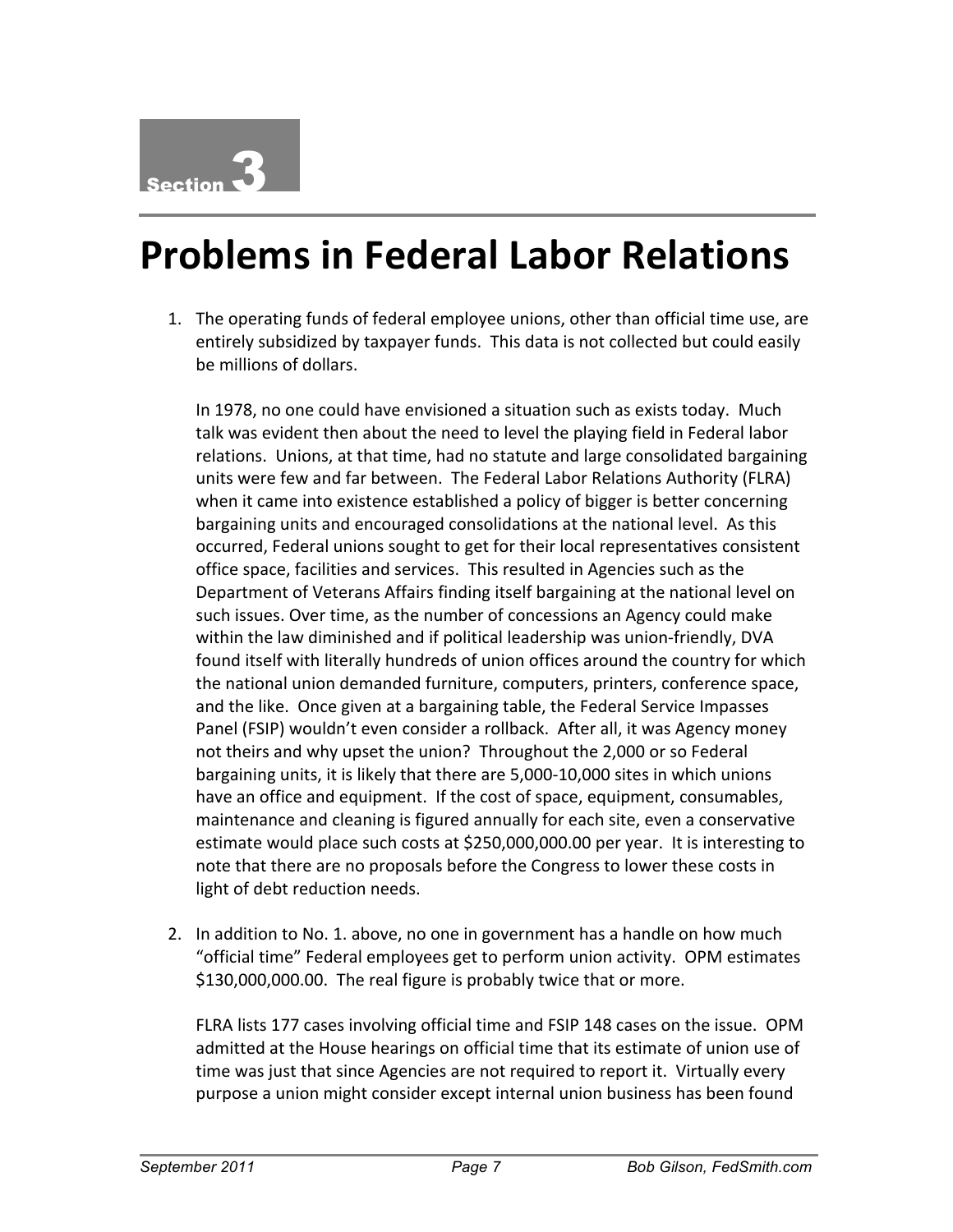negotiable under the statute. Literally hundreds, perhaps thousands of Federal employees are on 100% official time, never performing any government work. I was once informed that there were in excess of 400 full time union representatives among air traffic controllers. If true, that cost is about \$60,000,000.00 at that Agency alone. I know of one DVA medical center with four full time representatives. There are over 150 DVA medical centers. The truth is that no one knows the scope of union use of official time.

3. In the development of its case law, the Federal Labor Relations Authority and its General Counsel have sought to limit management rights and expand the scope of bargaining beyond the limits of the law.

There are far too many examples of this to cite here so perhaps it is easiest to look at only a few. First, look at how the FLRA and General Counsel deal with EEO matters. Federal employees enjoy a separate EEO complaint procedure from the contractual grievance procedure under an entirely different law. Despite this, FLRA and its General Counsel have expanded the labor law to give unions a role in every stage of the EEO complaint process. Recently, the U.S. Circuit Court of Appeals for the D.C. Circuit reversed the FLRA because it interpreted an Agency statute in the union's favor instead of deferring to the Agency's reading of its own law. FLRA frequently has arrogated to itself the interpretation of laws other than its own. It was reversed by the Supreme Court twice, once for its interpretation of the Privacy Act and again for its failure to sustain a management right to contract out.

- 4. FLRA interpretation of the statute has virtually frozen any Agency initiative with which the unions disagree, because:
	- a. The current statutory language allows a union to hold up any Agency initiated change for an indefinite period while it uses time consuming legalistic procedures to create leverage.
	- b. The Federal Service Impasses Panel (FSIP) has a policy that an Agency wishing to change a collective bargaining agreement provision or any matter affecting a working condition must prove to a high standard its need to do so.

The statute, at 5 USC 7106(b) (2) & (3), requires agencies to bargain procedures under which its rights will be implemented as well as "appropriate arrangements for employees adversely affected by the exercise of any authority" regarding management rights. Over the last thirty years, litigation resulting from unfair labor practice allegations has produced a system of perpetual negotiation at Federal Agencies represented by a union. A common example is a simple space move which can be held up for a year or more by any union proposal even if that proposal only addresses the location of a single phone line. In one case the FLRA found that reassigning parking spaces was mandatorily negotiable despite the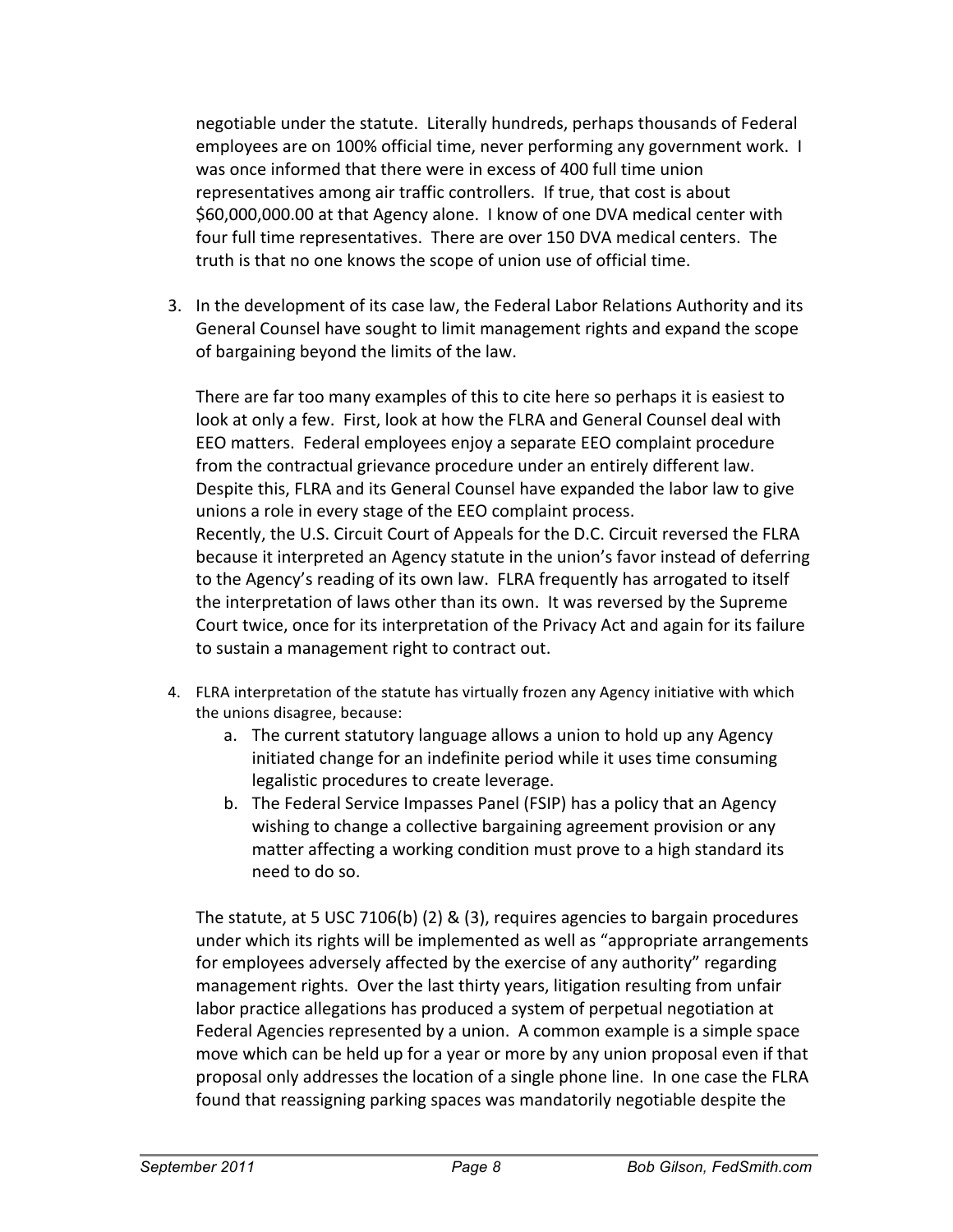fact that "plenty" of other free spaces were available in the same garage. In another, FLRA decided that moving a water cooler obliged an Agency to engage in bargaining. In yet another, FLRA found that only one employee need be affected to require full scale bargaining. Bargaining such as this may also prompt a proposal by the union to establish ground rules under an independent bargaining obligation and finish those negotiations before the Agency can go on to bargain the original change it wanted to accomplish. It is critical to understand that the union can force an Agency to bargain such matters and go through mediation and an appearance before the Federal service Impasses Panel to finally be able to go forward. This process often takes years to complete. Failure by an Agency to bargain subjects it to an unfair labor practice allegation prosecuted by FLRA's General Counsel. This system often results in managers deciding that changes aren't worth the pain and time it takes to accomplish them.

It is axiomatic that employees resist change. Federal sector unions have capitalized on this to champion the status quo at Agencies. They are aided in this by the Federal Service Impasses Panel which sets a high bar for those Agencies seeking to change working conditions. This Panel, given a choice, will usually opt for using the language of a prior agreement unless the Agency is able to demonstrate its need overwhelmingly. The Panel also, along these lines, maintains that the language of other labor agreements with other Agencies establishes a compelling argument against change. This Panel composed of up to seven part-time political appointees often has as members arbitrators whose livelihood depends on their selection by the parties in cases other than those involving an impasse. Good government, efficiency or initiative are not considerations of the Panel but rather the maintenance of the status quo is a primary concern.

5. Because statutory language is perceived as ambiguous, the FLRA's decisions swing like a pendulum from administration to administration leaving only the courts to develop a consistent approach which they have no mandate to do and are generally loath to do so.

Federal courts, primarily the D.C. Circuit court of Appeals hears union and Agency appeals from FLRA decisions. The circuit court has a policy of deferral to the FLRA's interpretation of the labor law. The court only sets aside decisions if it finds FLRA has misinterpreted a statute other than its own or finds that the interpretation of the federal labor law in a particular case is irrational. In a July 2011 decision the court found:

*"The%analytical%approach%applied%by%the%Authority%…%completely%fails%to%take%* account of the fundamental distinction between the exercise of the right to bargain and the waiver of that right, a distinction which the Authority itself recognized in IRS II. **Because this failure is unexplained--and, indeed,** *inexplicable--the Authority's decisions cannot be sustained."*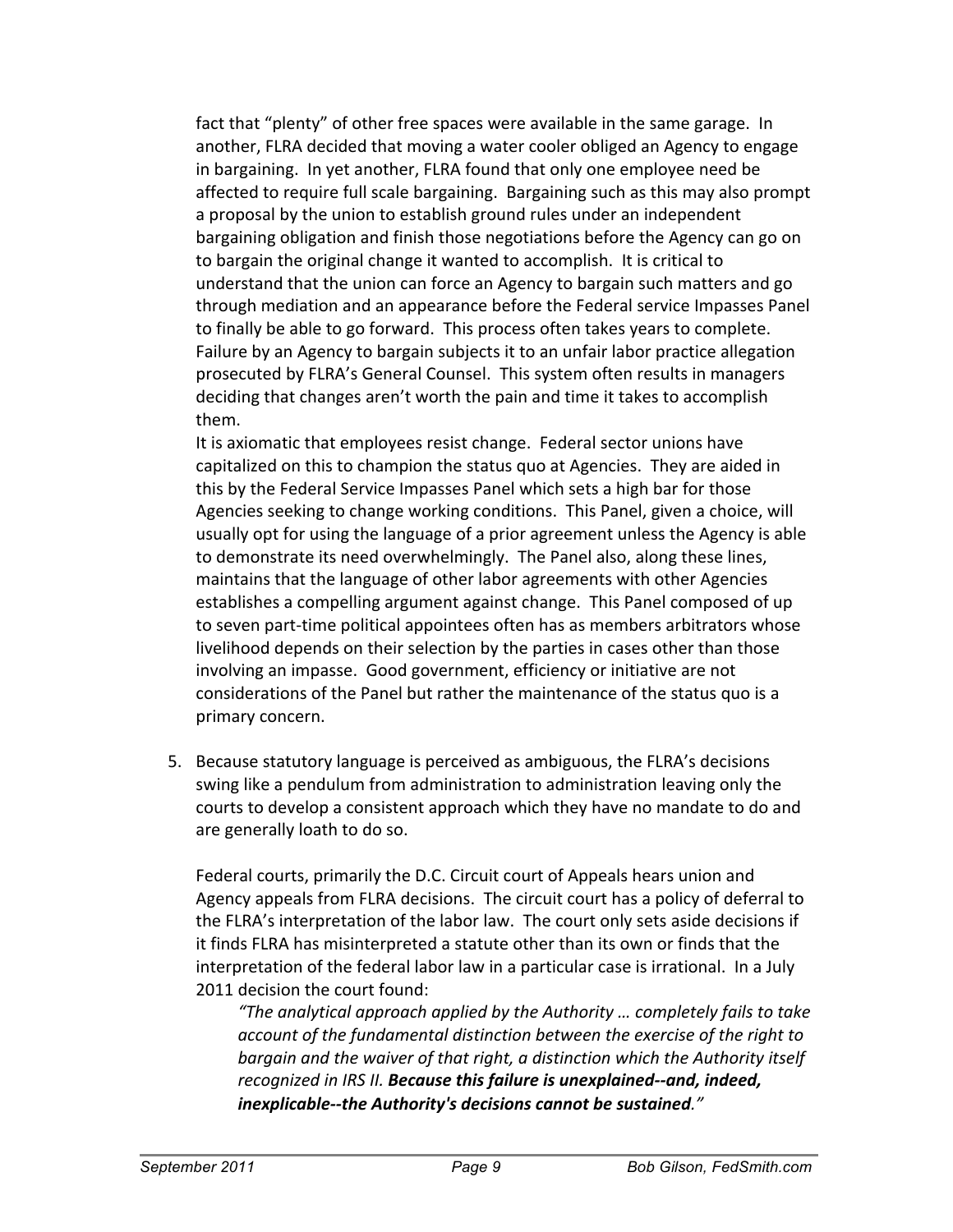In addition to constituting an unexplained departure from the sensible *analytical%method%adopted%in%IRS%II, the'"waiver"'approach'applied'by'the'* Authority in the cases at bar produces perverse and illogical results that **cannot be squared with the policies of the FSLMRS**. This circumstance *provides%a%second%ground%upon%which%the%Authority's%decisions%must%be% reversed."* (My Emphasis)

Most readers would say that a Federal Agency around for thirty years should not get language like this from a court before which it regularly appears unless it has chosen to disregard the statute for other reasons.

6. A Federal employee union's bargaining power is entirely based on the enforcement authority of the (FLRA), the Federal Service Impasses Panel and FLRA's General Counsel not based on membership or other factor.

In the private sector, a union's bargaining power arises from its membership and the ability to speak for the productivity of the workforce. That power goes to the company's ability to make a profit and smart union leaders are acutely aware of that. In the Federal sector, there is no profit motive with which to gain bargaining leverage. Federal labor relations Agencies such as FLRA, FSIP and the General Counsel are the leverage unions use to get what they want. If the Agency doesn't play along, it faces extensive litigation. It's interesting to note that the FLRA has decided more cases in 30 years than the National Labor Relations Board has in 75 with an organized workforce less than a tenth the size of the private sector unionized workforce.

7. Federal employee union membership is frequently less than 20 % or even 10% of employees represented while under the labor law their rights are identical to units with 90% or more members.

The Federal government has an open shop. This means an employee is free to join or not join a union. According to the Labor Department, 26.8% of Federal employees are union members. That's about a third or 33.2% of those eligible to be members. Generally, the Agencies with the hardest missions have the highest membership numbers. Once a union gets recognition through an election, it is virtually impossible to unseat. If 30% of employees in a prospective unit want a union, they get an election and only a majority of the voters will gain the union recognition. In the recent Transportation Security Administration election, for example, two unions vied for recognition. 39% of the workforce voted and the winning union got 20.2% of the workforce's votes and recognition despite the fact that 61% of employees didn't vote at all.

8. Many, if not all, Agency representatives believe the FLRA's General Counsel has become a union advocate.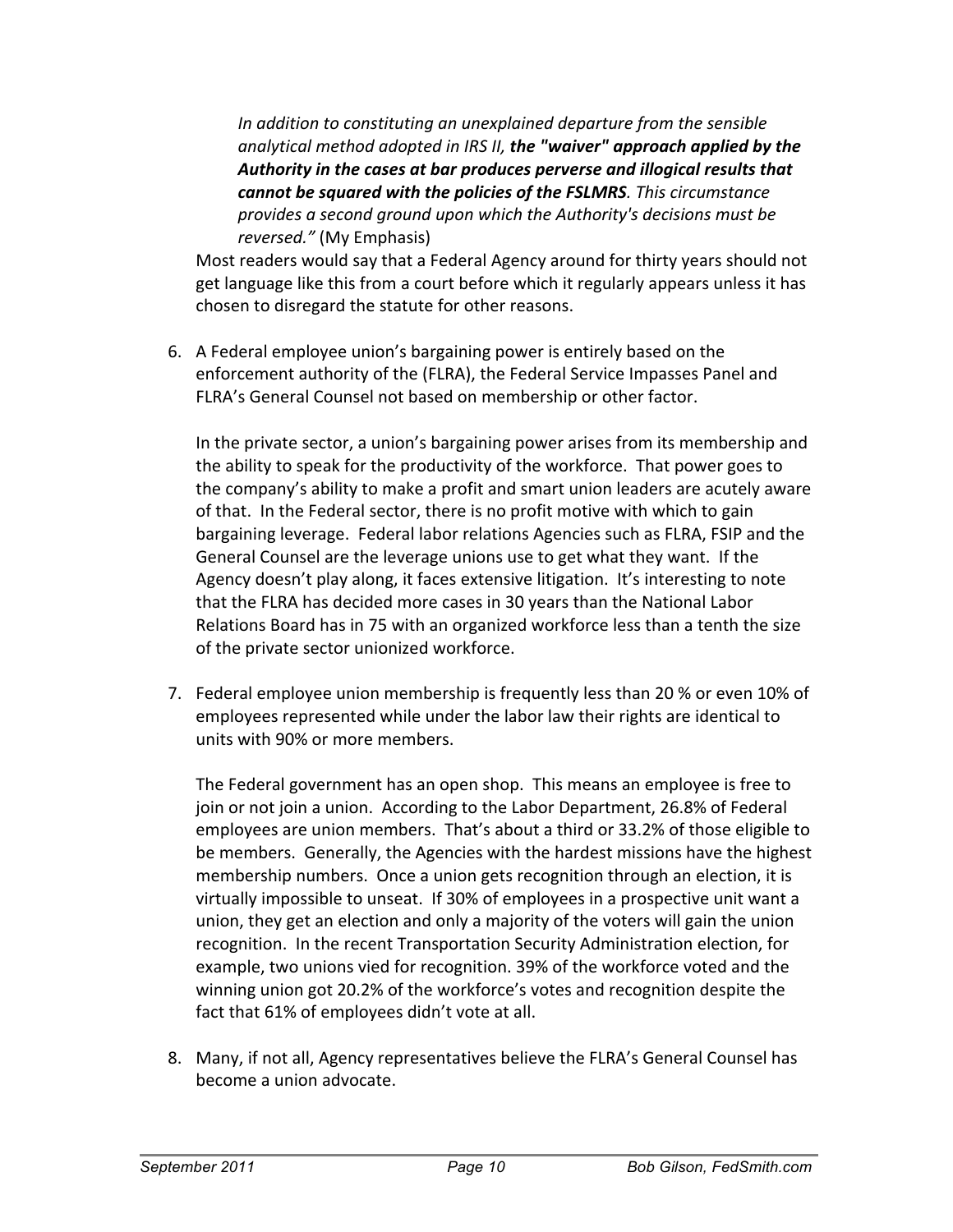5,000 to 7,000 unfair labor practice allegations are filed each year and all but about 100 are withdrawn, dismissed or settled. Almost all are filed by employees but mostly unions against Agencies (over 99%). The rest are filed by employees against unions(less than 1%). Federal Agencies have never opted to use this system. As a result, the General Counsel's client is almost always a union. During the Clinton years, the General Counsel admitted to having a confidential litigation strategy which could not be targeted except at Agency management. The current General Counsel is formerly a general counsel for a Federal sector labor union and was instrumental in the efforts to prevent the Bush initiatives in Defense and Homeland security involving improvements in performance management and rationalizing the labor relations program in those Agencies.

9. Since the legal limits of bargaining have been reached, union-friendly administrations, like the current one, use Executive Orders to insert unions into line management decision making processes creating further delays in decision making and encouraging inertia within agencies.

Since pay and fringe benefits including health care, retirement, leave and life insurance are off the table because they are governed by other statutes, the unions have very little to bargain about. Child care, alternate and compressed work schedules, flextime and telework were the principal concerns at bargaining over the last 30 years. These programs exist under virtually every Federal labor agreement. The unions then spent their efforts on union institutional benefits such as official time and Agency provided facilities and services. It is hard to find a contract in which the union's institutional benefits are less than extensive (see above). This has left a situation in which the FLRA has trouble finding something to give unions they don't already have.

The Clinton and Obama Administrations rolled out collaborative labor management executive orders (Clinton EO 12871; Obama EO 13522) basically require Agencies at every level having a union representative to involve those representatives in what is called "Pre-decisional" involvement. This involvement is not limited to working conditions but includes "all workplace matters to the fullest extent practicable, without regard to whether those matters are **negotiable subjects of bargaining under 5 U.S.C. 7106".** As a result, Agency Heads whether political or career are required to involve Federal unions in their decision making process.

In January of 2011, the director of the Office of Personnel Management and the Deputy Director of the Office of Management and Budget issued a memorandum reminding Agencies of the Order's requirements including:

*"During%the%period%when%Congress%is%considering%the%President's%Budget%proposal,%* pre-decisional involvement can take the form of employee representatives *providing%input%to%management%on%possible%ways%of%implementing%the%President's% proposals.%Additionally,%when%the%agency's%appropriations%have%been%enacted%*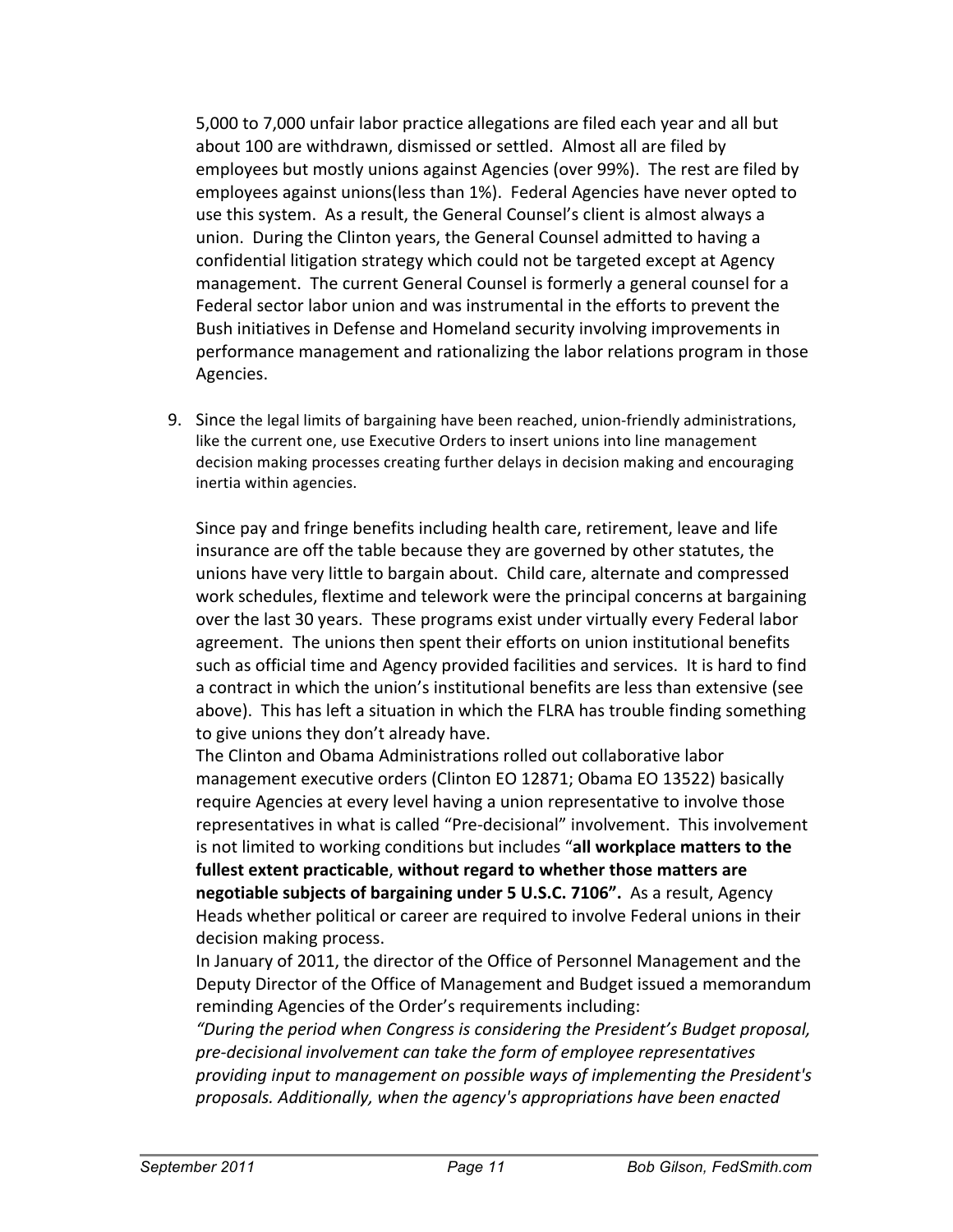*into law, employee representatives may provide input to management on the use* of budgetary resources to carry out its mission."

At the October 6, 2010 meeting of President Obama's National Council on Federal Labor Management Relations, John Gage, National President of AFGE, is quoted as saying "We want pre-decisional involvement on all issues." The unions have clearly said that all issues mean everything an Agency does.

10. No central management office for labor relations exists to coordinate Agency labor relations decisions.

A substantial issue under the current scheme is that no Agency coordination body exists. This results in some cases with less sophisticated Agencies taking cases forward resulting in a government precedent set by FLRA or the FSIP. An interagency board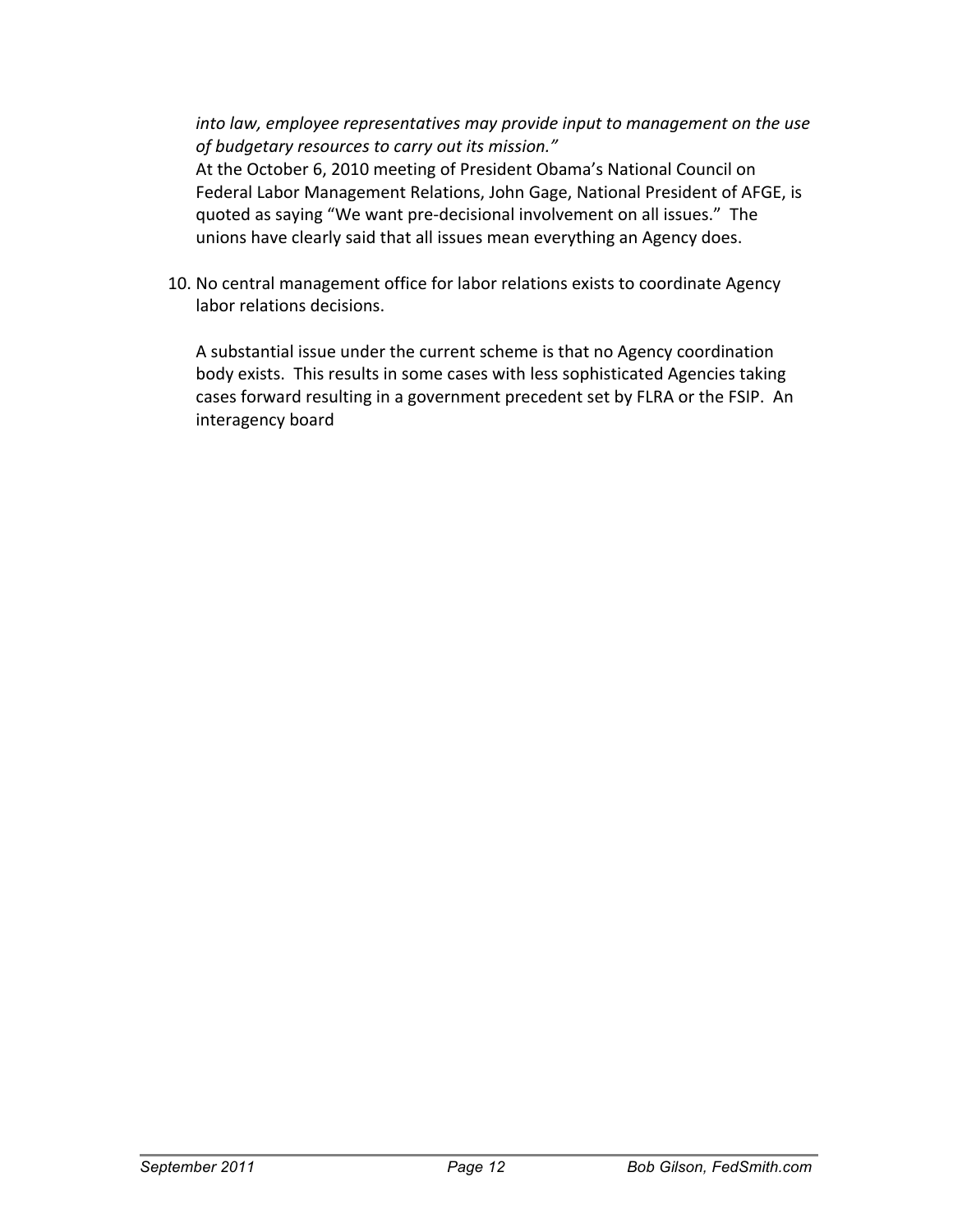#### **Solution Options**

- 1. Eliminate the bargaining obligation of an Agency to fund the day to day operations of a federal labor union including such things as free office space, furniture, phones, computers and internet access and the like.. Let the union pay for such things from employee dues.
- 2. Limit the amount of "official time" any employee union representative can spend on union duties and require that at least 75% of their work day must be spent performing official duties. Require the union to pay for the training of its representatives and any travel costs incurred in such an effort. Limit the number of union representatives to a ratio per unit employees such as one to one hundred. Require the union to use the lowest cost representative when considering travel costs and related expenses or show cause why that person cannot be used.
- 3. Encourage innovation by eliminating 5 USC 7106(b) and prohibiting an agency from bargaining a matter which directly effects its exercise of a management right. Allow a union to make working condition proposals but provide that the negotiation of such proposals may not delay the exercise of a matter involving a management right.
- 4. Create a "you want a union, you pay for it" system by requiring new elections in which 51% of employees in a bargaining unit must vote to continue union representation and under such recognition, each employee must pay a fee to cover union costs.
- 5. Require bargaining units to recertify every 10 years. 51% of employees in the unit should have to vote by 51% to continue union recognition.
- 6. Eliminate the FLRA General Counsel and require unions to charge Agencies with unfair labor practices in an adversary proceeding before an Administrative Law Judge. Each party becoming responsible for its own representation.
- 7. Eliminate the Federal Labor Relations Authority and transfer any functions to a career staffed office within anther Federal Agency. Include in its mandate the encouragement of good government and Agency innovation.
- 8. Transfer the function of the Federal Service Impasses Panel to a career staffed office within another Federal Agency. Include in its mandate the encouragement of good government and Agency innovation.
- 9. Establish a central office of labor relations within the Office of Management and Budget or Department of Justice. One purpose of the office is to coordinate Agency labor relations cases and impasses to minimize the pursuit of cases producing an adverse government-wide effect. Another purpose is to develop program data with which to inform the President and Congress of the state of Federal labor relations.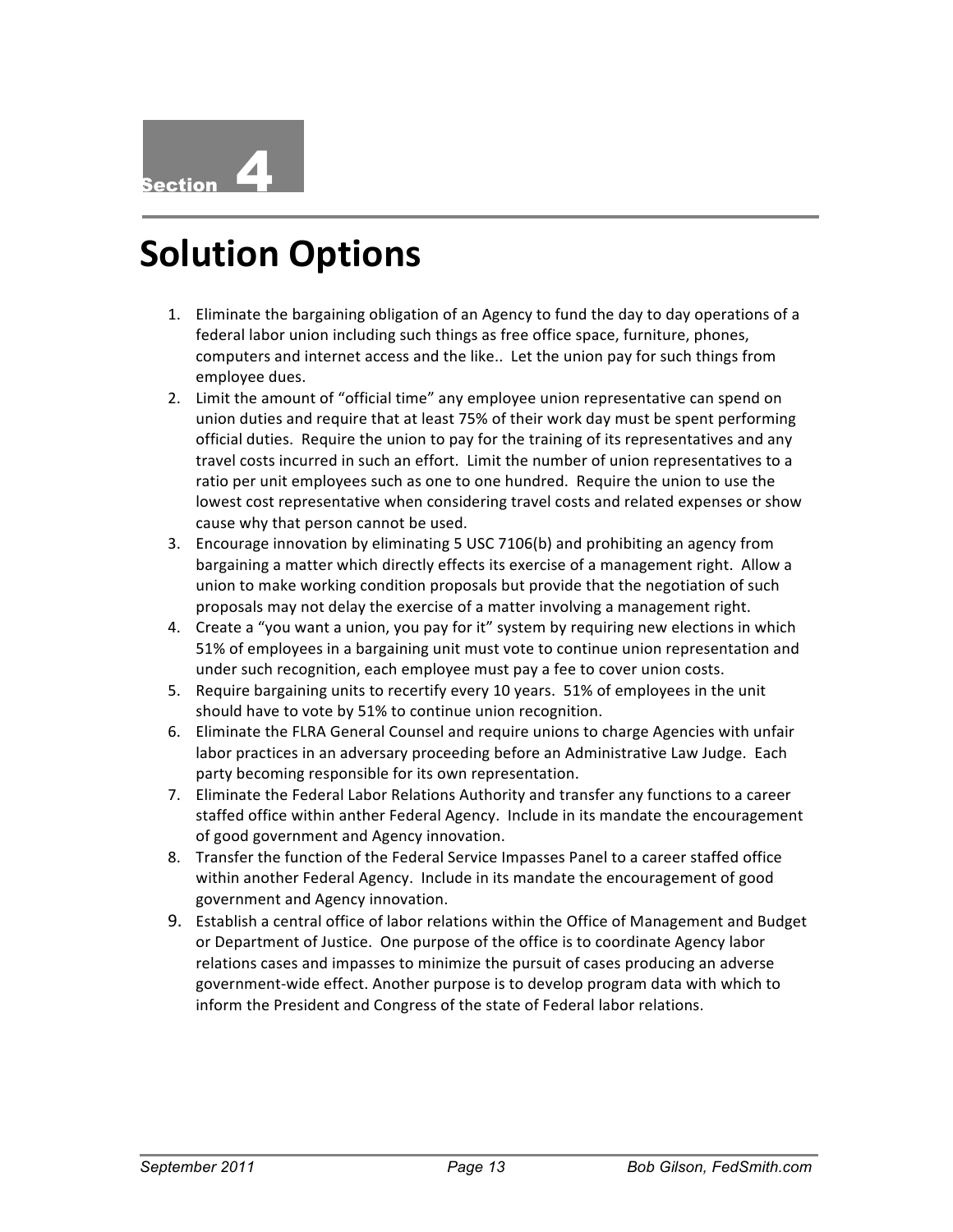

## **Closing**

In 1935, President Franklin D. Roosevelt rejected an option offered him by Senator Wagner, the author of the prospective National Labor Relations Act (NLRA), to include Federal employees under that law. President Roosevelt said in 1937 "Meticulous attention should be paid to the special relations and obligations of public servants to the public itself and to the Government....The process of collective bargaining, as usually understood, cannot be transplanted into the public service."

In 1978, what Roosevelt feared happened. A law similar to the NLRA which was intended to cover a blue color industrial workforce was applied to a largely white collar Federal workforce. PL 95-454, the Civil Service Reform Act of 1978 has been a failure in all regards but more seriously in labor relations. Interpretations of the law have resulted in a more politicized workforce than at any time since the Pendleton Act abolished the spoils system in the 1880s. This Act has also seriously impaired initiative and the making of needed change in unionized Agencies. It is time to revisit Federal labor relations with a statute that encourages good government and puts the taxpayer first.